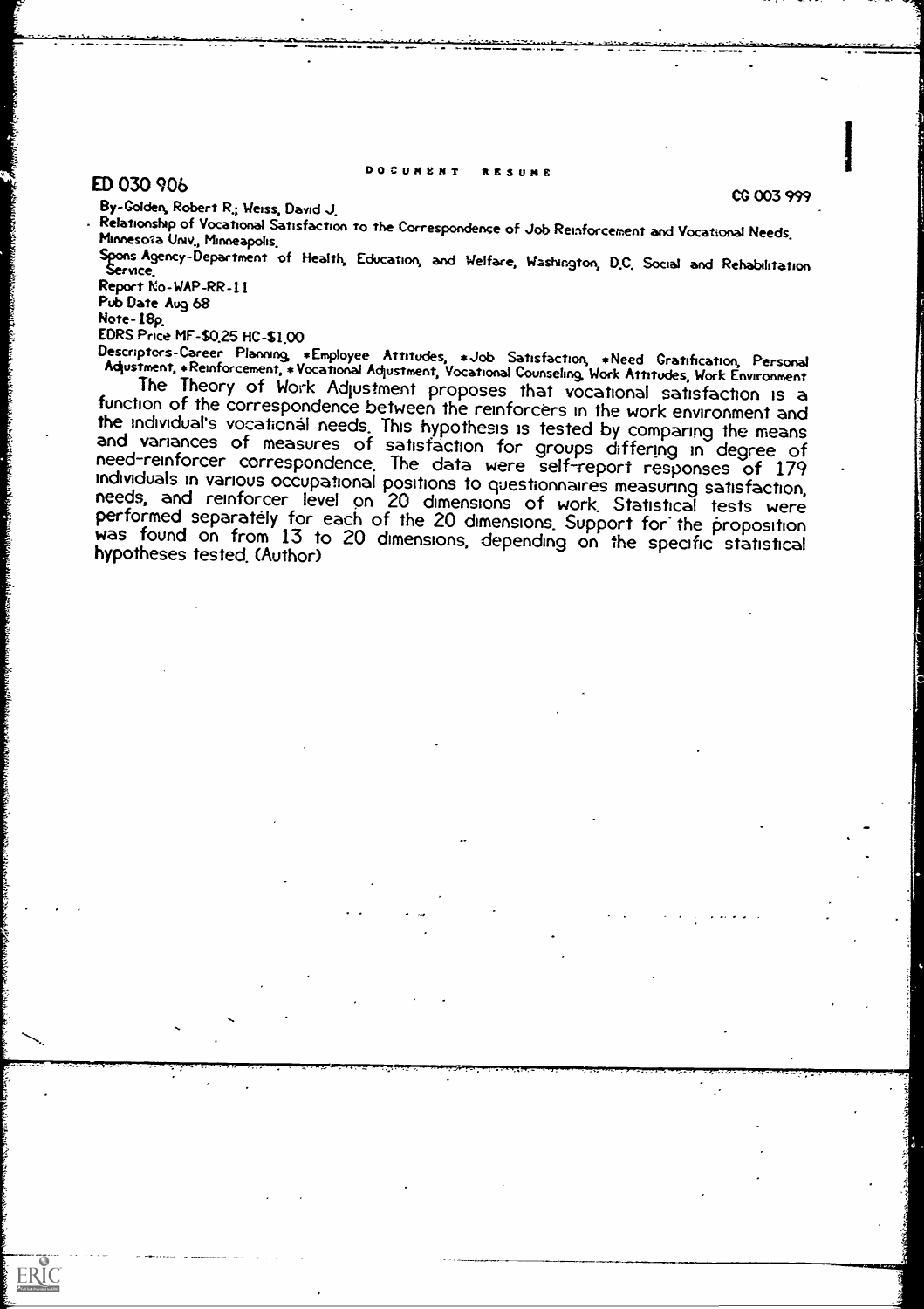### U.S. DEPARTMENT OF HEALTH, EDUCATION & WELFARE OFFICE OF EDUCATION

 $\cdots$ 

THIS DOCUMENT fIAS BEEN REPRODUCED EXACTLY AS RECEIVED FROM THE PERSON OR ORGANIZATION ORIGINATING IT. POINTS OF VIEW OR OPINIONS STATED DO NOT NECESSARILY REPRESENT OFFICIAL OFFICE OF EDUCATION POSITION OR POLICY.

Relationship of Vocational Satisfaction to the Correspondence

of Job Reinforcement and Vocational Needs

Robert R. Golden and David J. Weiss

Research Report No. 11

Work Adjustment Project University of Minnesota

August 1968

**CONSTRUCTOR CONSULTANCIA ANALYM AND STATE** 

a de la construcción de la construcción de la construcción de la construcción de la construcción de la construcción de la construcción de la construcción de la construcción de la construcción de la construcción de la const

 $\frac{1}{\sqrt{1-\frac{3}{2}}}\left(1-\frac{1}{2}\right)$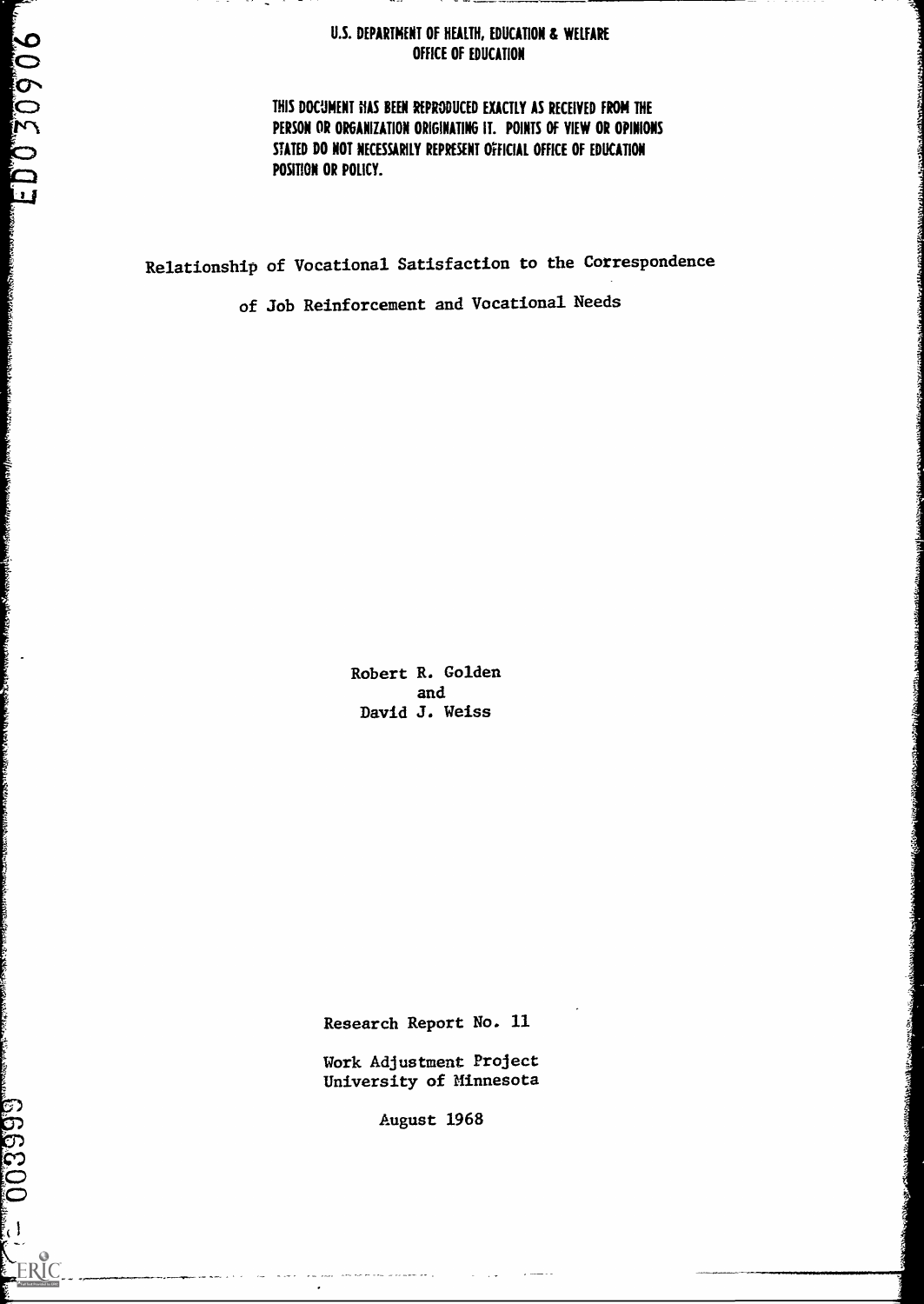#### Abstract

Relationship of Vocational Satisfaction to the Correspondence

of Job Reinforcement and Vocational Needs Robert R. Golden and David J. Weiss

The Theory of Work Adjustment proposes that vocational satisfaction is a fynction of the correspondence between the reinforcers in the work environment and the individual's vocational needs. This hypothesis is tested by comparing the means and variances of measures of satisfaction for groups differing in degree of need-reinforcer correspondence. The data were self-report responses of 179 individuals in various occupational positions to questionnaires measuring satisfaction, needs, and reinforcer level on 20 dimensions of work. Statistical tests were performed separately for each of the 20 dimensions. Support for the propostion was found on from 13 to 20 dimensions, depending on the specific statistical hypotheses tested.

ERIC<br>A Full Text Provided by ERIC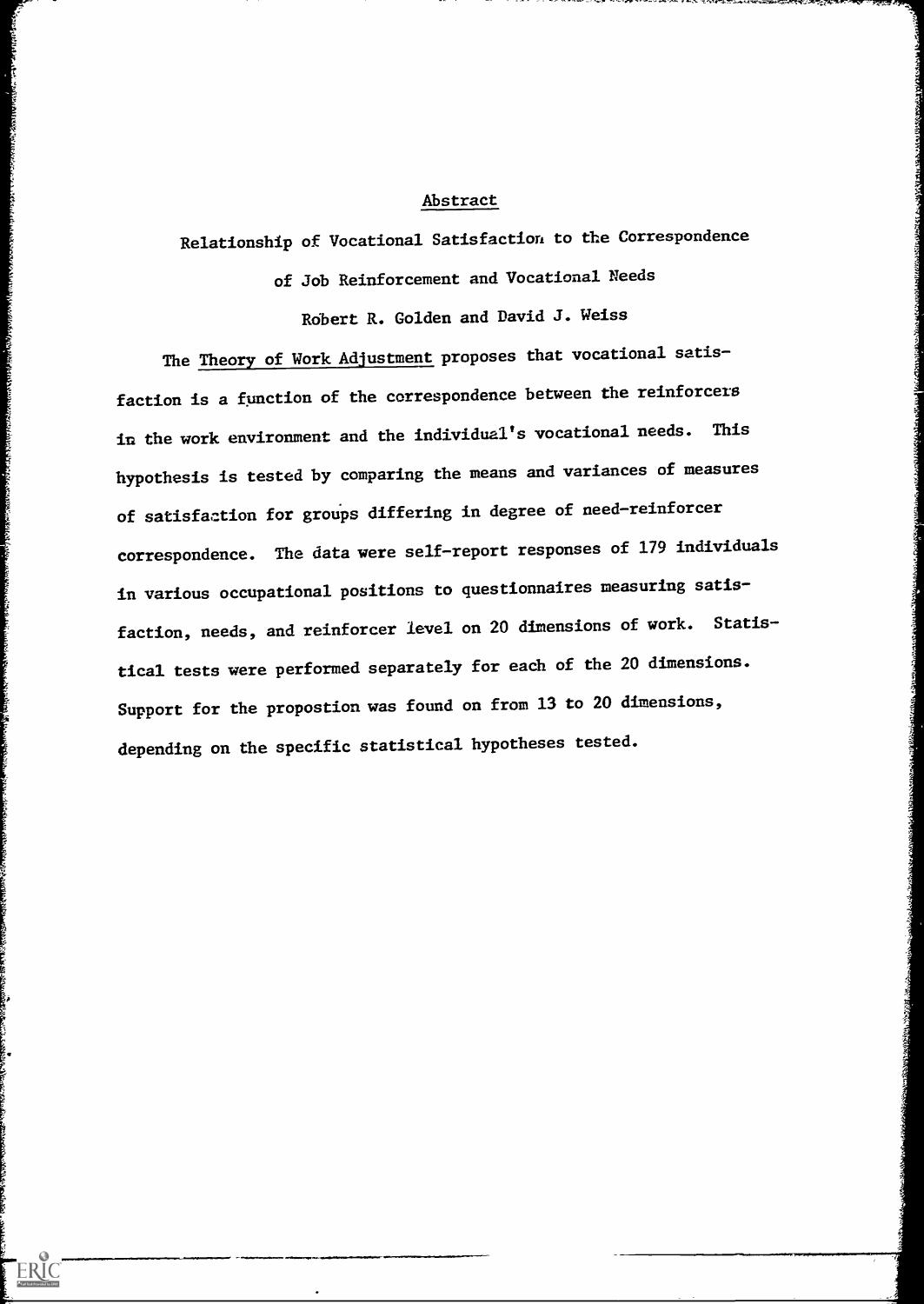Relationship of Vocational Satisfaction to the Correspondence

of Job Reinforcement and Vocational Needs

Robert R. Golden and David J. Weiss

The Theory of Work Adjustment (Davis, Lofquist and Weiss, 1968; Dawis, England, and Lofquist, 1964) is a conceptual framework developed for use in vocational counseling. The theory uses the correspondence (or lack of it) between worker personality and the work environment as the principal reason or explanation for observed work adjustment outcomes (satisfactoriness, satisfaction, and tenure). It states further that vocational abilities and vocational needs are the significant aspects of the work personality, while ability requirements and reinforcer systems are the significant aspects of the work environment.

One proposition of the theory states:

Satisfaction is a function of the correspondence between the reinforcer system of the work environment and the individual's needs, provided that the individual's abilities correspond with the ability requirements of the work environment (Dawis, Lofquist and Weiss, 1968, p. 11)

This propostion implies that maximum job satisfaction, a desirable outcome of vocational counseling, would occur when an individual's vocational needs are matched with the reinforcers in his work environment. Thus, this matching model suggests that vocational counseling should be concerned with matching man and job on the basis of both the counselee's vocational abilities and his vocational needs.

This study was supported in part by Research Grant RD-1613-G from the Social and Rehabilitation Service, U.S. Department of Health, Education, and Welfare.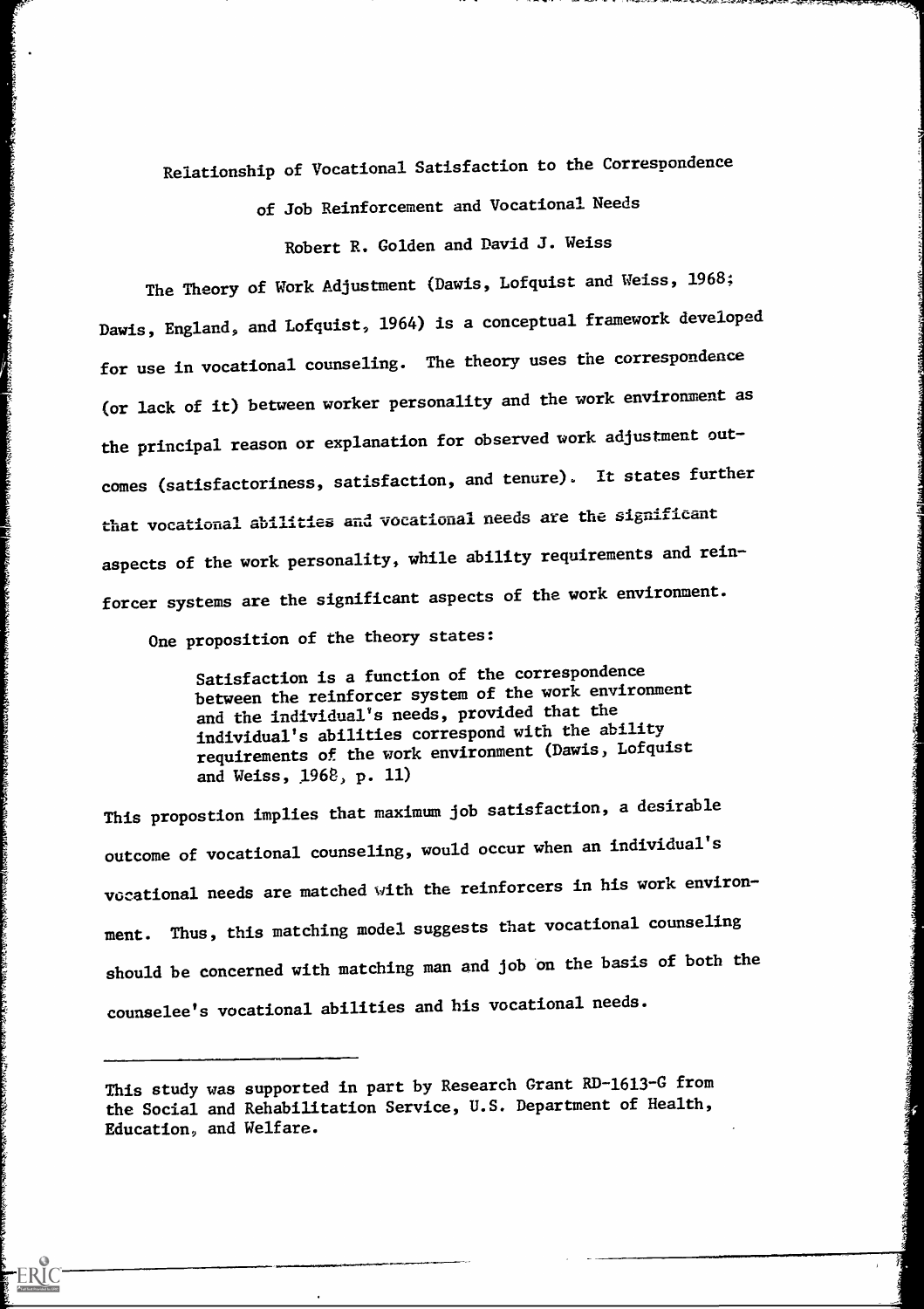While measures of vocational needs have been available (Weiss, Dawis, Lofquist and England, 1964a; Weiss, Dawis and Lofquist, 1968), an efficient and valid method of measuring occupational reinforcers has not yet been developed.

There appear to be four major methods of measuring job reinforcers. Use of supervisor ratings, expert ratings and ratings of workers on the job comprise three methods. The fourth method consists of inferring reinforcer level from data on the needs and satisfactions of employees (Weiss, Dawis, England and Lofquist, 1965). A previous study, using ratings of reinforcer level by experts (Weiss, Dawis, England and Lofquist, 1964b) found support for the validity of that method on ten of sixteen reinforcer dimensions studied.

www.com

ERI<sup>c</sup>

The purpose of the present study was to replicate the earlier study, using a different methodology. While the earlier study used expert ratings of reinforcer level, the present study measured reinforcer level by means of the ratings of workers on the job. As in the earlier study, it was assumed that the abilities of the subjects and the job ability requirements were correspondent (as required by the proposition under investigation) by virtue of the relatively long tenure of the group. This assumption is based on Proposition IX of the Theory of Work Adjustment which states that individual-environment correspondence increases as a function of tenure (Dawis, Lofquist and Weiss, 1968, p. 11).

The major empirical hypothesis under investigation in this study was the following:

1. The average satisfaction of the high-need-low-reinforcement group (HiN-LoR) is less than that of a high-need-high reinforcement group.

 $-2-$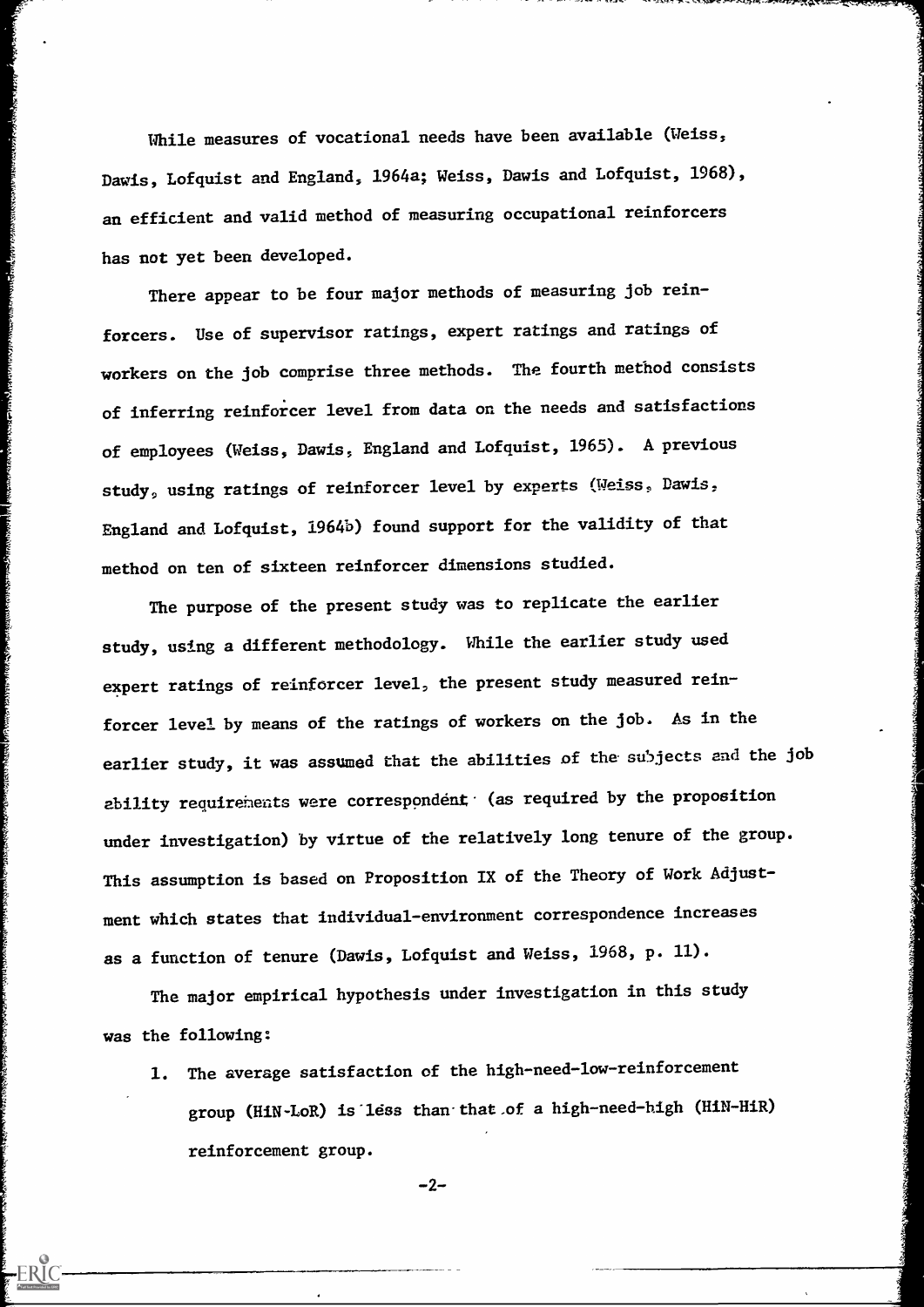This hypothesis derives from the assumption that the correspondence between need and reinforcer level will be higher for the HiN-HiR group than for the HiN-LoR group; hence the difference in job satisfaction.

Several subsidiary empirical hypotheses can also be examined:

2. The variability of satisfaction scores for the high need (HiN) group is greater than that of the LoN group.

This results from the additional assumption that variation in satisfaction scores is related to need-reinforcer correspondence primarily when need is at relatively high strength. In the case of low need, variations in reinforcer level in the work environment are less likely to affect an individual's job satisfaction. The same assumption leads to the following empirical hypothesis:

3. The average satisfaction of the HiN-LoR group is less than that of the LoN-LoR group.

However, assuming that the correspondence of need and reinforcers has at least some implications for even low need individuals leads to the following expectations:

- 4. The average satisfaction of the LoN-LoR group is less than that of the LoN-HiR group, and
- 5. The average satisfaction of the LoR group is less than that of the HiR group.

These empirical hypotheses are similar to those examined by Weiss et al. (1964b). If supported, they provide additional support for the Theory of Work Adjustment, and the measuring instruments involved. While the earlier study supported the use of expert ratings as the measure of job reinforcers, confirmation of the hypotheses in the present study would support the validity of employee ratings as a method of measuring job reinforcers.

-3--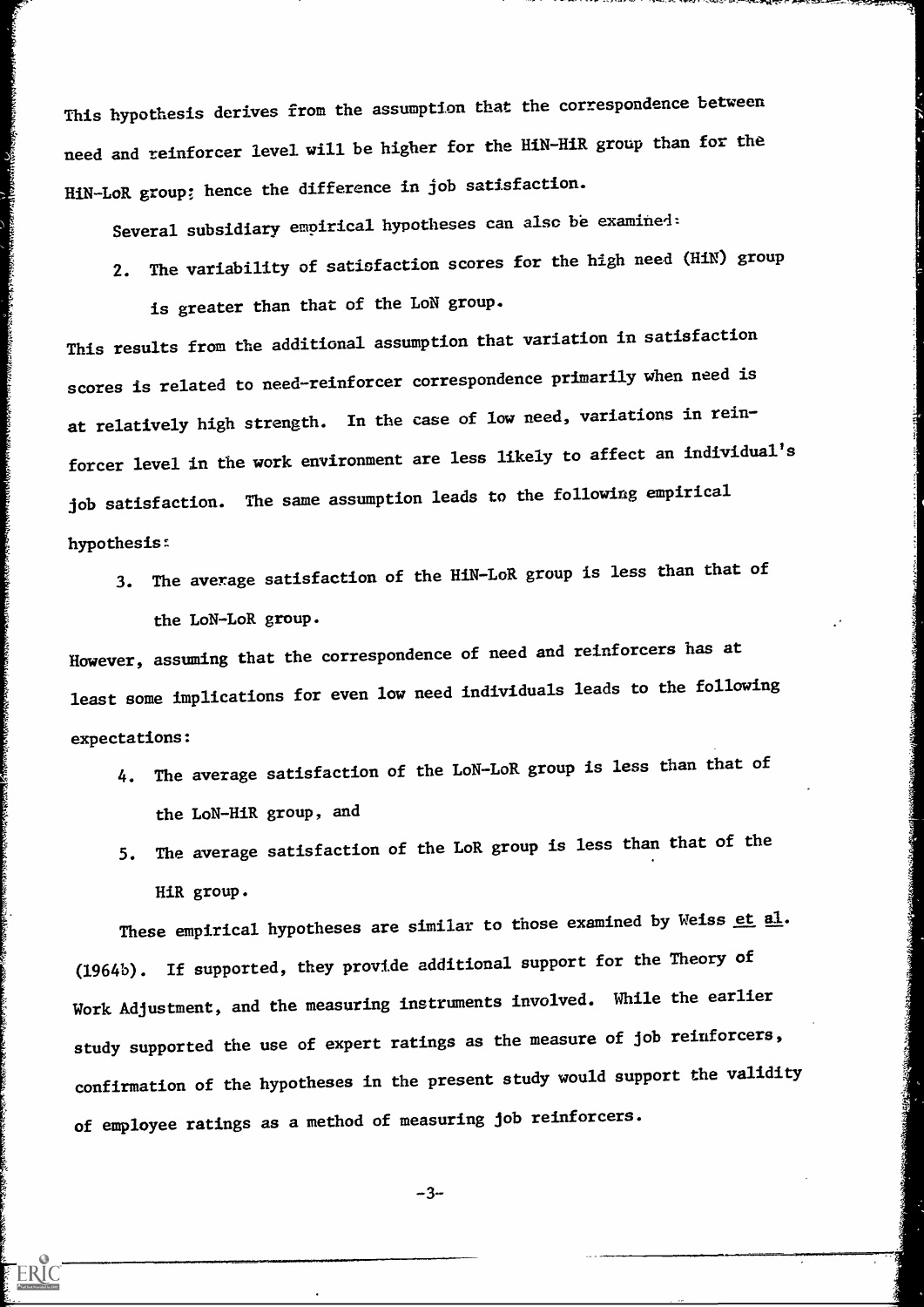#### Method

#### Instruments

**ERIC** 

Need level, reinforcer level and satisfaction level were all measured by questionnaires administered to employees on the job. Each of these three variables (need, reinforcer, satisfaction) was measured on each of twenty dimensions. These dimensions are as follows: ability utilization, achievement, activity, advancement, authority, company policies, compensation, co-workers, creativity, independence, moral values, recognition, responsibility, security, social service, social status, supervision-human-relations, supervision-technical, variety, working conditions. The number of items in each scale ranged from three to five, across the three instruments. The three questionnaires were administered to the subjects successively in one setting in the following order: needs, reinforcers, satisfaction.

Need measurement. The instrument used to measure vocational needs was a revision of the Likert form of the Minnesota Importance Questionnaire (MIQ) used in the earlier study (Weiss, et al., l964a). The only difference between the form used in this study and the earlier MIQ, was that the response categories were changed to reduce ceiling effects. Response categories used (with their scoring weights) were: Not Important(1); Only Slightly Important(2); Important<sup>(3)</sup>; Very Important<sup>(4)</sup>; and Extremely Important<sup>(5)</sup>. The items in the MIQ were the same as in the earlier study.

Reinforcer measurement. Estimated reinforcer level was measured by means of an instrument especially developed for this study. This instrument, the Job Description Questionnaire (JDQ), was a Likert format rating questionnaire, using five categories of response. This questionnaire asked the individual to respond to the following statement: "Does your job provide a person with ...". The items in the JDQ were the items of the MIQ, re-stated to appear as items

-4-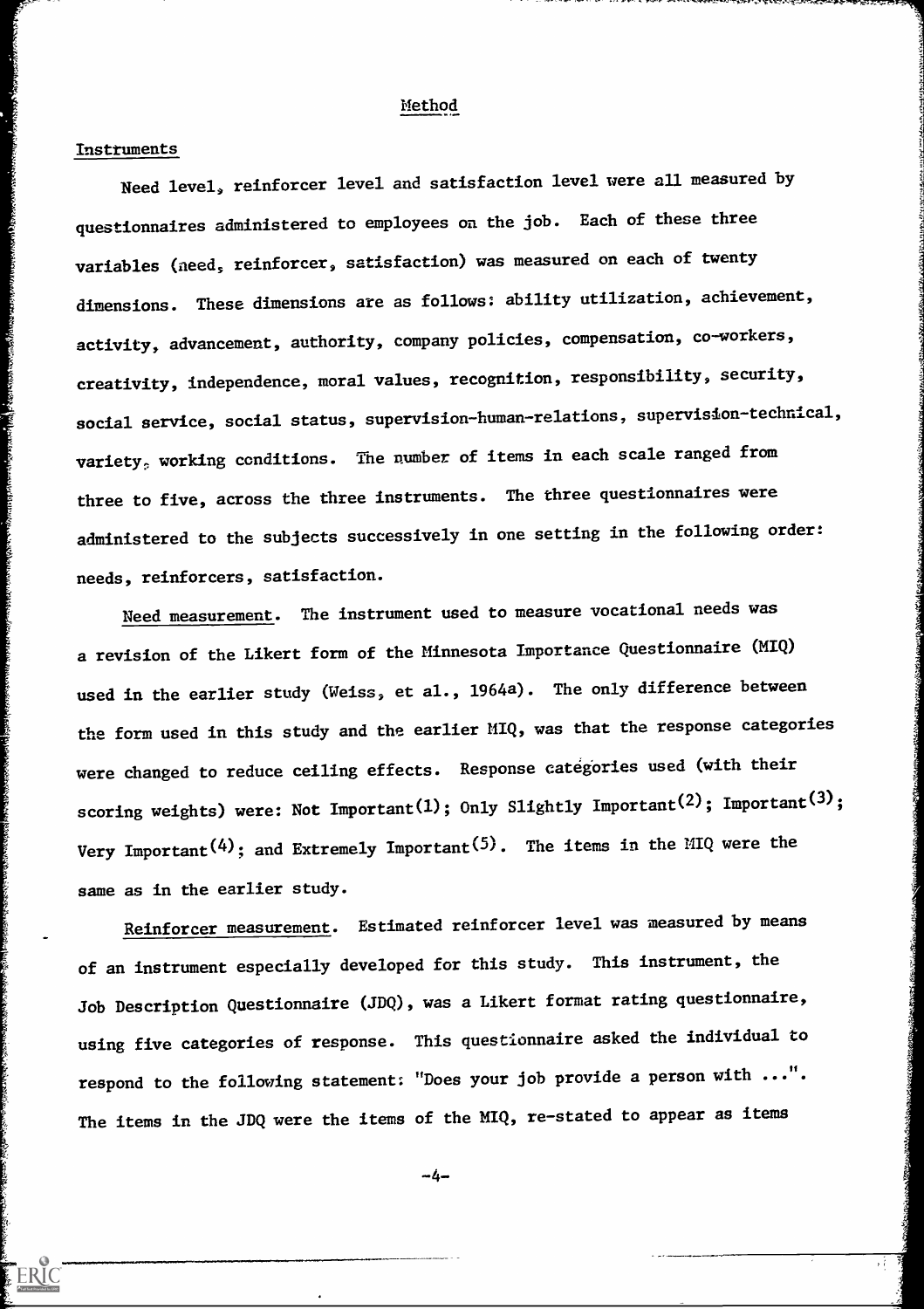descriptive of a job. For example, an item on the Social Service scale was "work where he is of service to others?" The response categories for the JDQ (and their scoring weights) were: Definitely Yes(5); Yes(4);  $?$ (3); No(2); and Definitely No<sup>(1)</sup>. The JDQ consisted of 100 items, five items for each of the 20 scales.

Satisfaction measurement. Job satisfaction was measured by a revision of the Minnesota Satisfaction Questionnaire (ASQ) used in the earlier study. As in the MIQ used in the present study, response categories for the MSQ were revised to reduce ceiling effects. The response categories of the MSQ (and their scoring weights) were: Not Satisfied(1); Only Slightly Satisfied(2): Satisfied(3); Very Satisfied(4); and Extremely Satisfied(5). As for the MIQ, MSQ items were the same as in the previous version of the MSQ.

#### Subjects

The subjects were 179 employed adults, who held supervisory, research scientist, engineer, technician and clerical/administrative jobs in one company. The modal number of years with the company and number of years on the job were 1.5 years, while the ranges of both were more than 10 years. The modal number of years in the occupation, profession, or line of work was 8 years, while the range was more than 20 years. The group consisted of 149 males and 30 females. Procedure

For each of the twenty scales separately, the high-need group (H1N) was the lower-third need group. The HiR and LoR groups were defined similarly. Accordingly, the LoN-HiR group was the lower-third-need-higher-third-reinforcement group and the LoN-LoR, HiN-LoR, and the HiN-HiR groups were defined similarly. The dependent variable was measured job satisfaction on the appropriate MSQ scale.

 $-5-$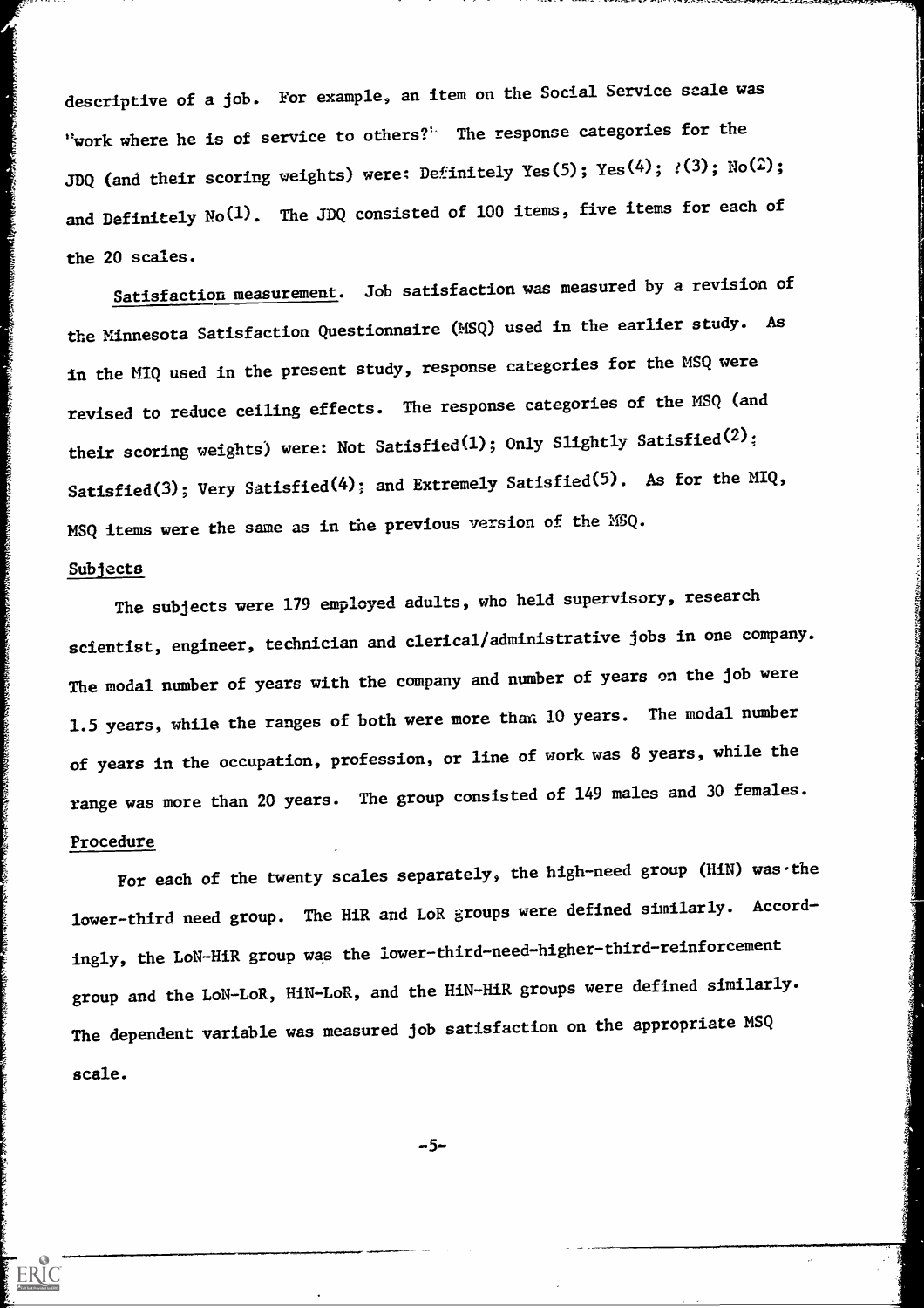#### Results

Preliminary to testing the major hypothesis, the scores resulting from the three instruments were cross-correiated. Table 1 shows these results. The product-moment correlations between the JDQ scales and the corresponding MIQ scales were quite low, being between -. 20 and . 20 on most scales. The same held true for the correlations between the corresponding MSQ and MIQ scales. However, higher correlations were found between the corresponding MSQ and JDQ scales. These 20 correlations had a range of .19 to .77 with a median of .66.

The Hoyt internal consistency reliability coefficients, as shown in Table 2, were above . 30 on all tut 12 of the 60 scales. The  $\text{iiIQ}$  scales tended to be slightly less internally consistent than the MSQ or JDQ scales.

Table 3 shows the results of the statistical tests performed for each hypothesis, and for each of the twenty scales, while Table 4 gives the means and variances of the satisfaction scores, and the frequencies, for each of the sub-groups studied.

The results of the test of hypothesis  $1$  (Table 3), indicate that the hypothesis was supported on 18 of the 20 scales. For all scales except Authority (scale 5) and Moral Values (scale 11), Table 4 shows that the mean satisfaction score was significantly higher for the HiN-HiR group, than for the HiN-LoR group. The difference was in the predicted direction for Authority and Moral Values.

Hypothesis 2, tested by Bartlett's test of homogeneity of variance, yielded significant results for 17 of the 20 scales. While the HiN group was more variable than the LoN group on all 20 scales, the differences in variances were not statistically significant at the .05 level on the Independence, Moral Values and Working Conditions scales.

-6-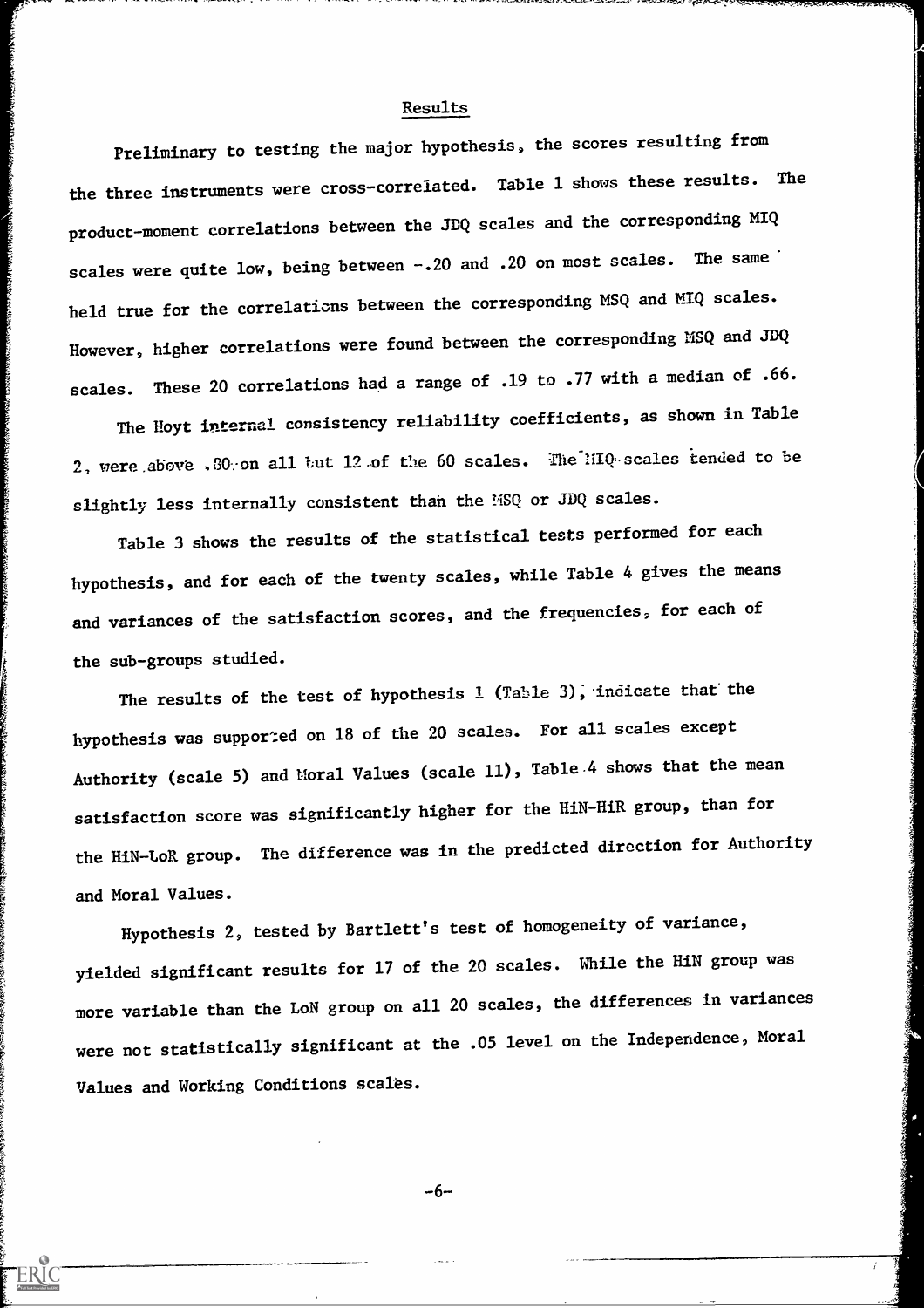The third hypothesis concerned mean satisfaction differences between the HiN-LoR group, and the LoN-LoR group. Specifically, it was hypothesized that the former group would be less satisfied, on the average, than the latter group. Table 3 shows that statistically significant differences in mean satisfaction scores were obtained on 13 of the 20 scales. In all cases where the difference was statistically significant, mean differences were in the predicted direction. Significant differences were not obtained for Co-Workers, Moral Values, Security, Social Service, Social Status, Supervision-Technical and Working Conditions.

 $1,4,4,4,4,4$ 

Hypothesis 4 was concerned with differences in satisfaction for the LoN group under different reinforcer levels. Tables 3 and 4 show that the LoN-LoR group was significantly less satisfied than the LoN-HiR group on 18 of the 20 scales, with Independence and Moral Values not yielding significant results. However, all mean differences were in the predicted direction.

The fifth hypothesis stated that the average satisfaction score of the LoR group would be less than that of the HiR group. Table 3 shows that statistically significant differences were obtained on all 20 scales. Table 4 shows that all differences in mean satisfaction scores were in the predicted direction.

All hypotheses were supported for eleven of the scales. These scales were: Ability Utilization, Achievement, Activity, Advancement, Company Policies, Compensation, Creativity, Recognition, Responsibility, Supervision-Human-Pelations, and Variety. The least support was obtained on Moral Values, for which the analyses did not support four of the five hypotheses. For Independence and Working Conditions, significant differences were obtained on only three of the five hypotheses. For the remaining scales, significant differences in the predicted direction were observed for four of the five'hypotheses.

 $-7-$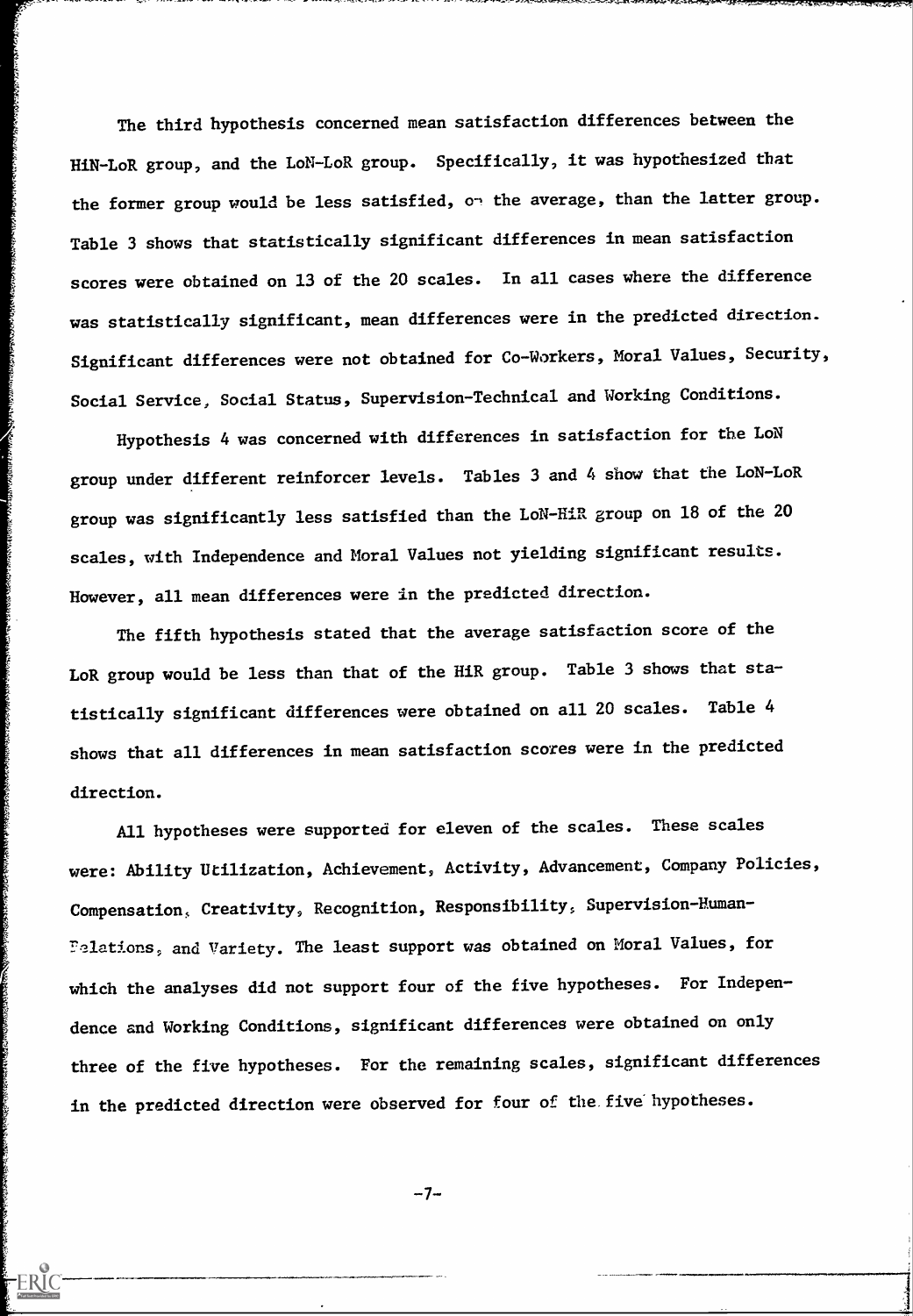The relatively high correlations between the JDQ and the MSQ on some scales, suggests that tests of typotheses  $1$ ,  $4$  and  $5$  -ould not be as definitive as test 3. The former three tests involve variation of the reinforcer level for the same need level while the latter test involves the variation of the need level at the low reinforcer level. If reinforcer level is allowed to vary with satisfaction, then it is possible that the difference in mean satisfaction score is due to differences in reinforcer level rather than the differences in satisfaction being the result of need-reinforcer correspondence.

Thus, a conservative interpretation of the results, based on the statistical tests of hypothesis 3, indicate that the Theory of Work Adjustment hypothesis under consideration is supported for 13 of the 20 scales. However, it should be pointed out that hypothesis 2, which does not take reinforcer level into account and hence could not be affected by the correlation between the JDQ and the MSQ, yielded support for the proposition under consideration for 17 of the 20 scales.

#### Discussion

The high correlations between the MSQ and JDQ scales on some dimensions raises the question; Are satisfaction and reinforcement truly this highly correlated, or are the correlations spuriously high due to the similarity of the methods used in measuring the two variables? A strong argument can be made for the latter possibility since it is easy to imagine that an employee on a job could not adequately discriminate between the reinforcement present on his job and his own satisfaction with the job. On the other hand, it can be assumed that reinforcement and satisfaction are, in fact, highly correlated. In this event, the most crucial test of the proposition is test 3 since the difference in satisfaction means could not be attributed to difference in reinforcer levels. The results showed that this test did provide support for the proposition on more than half of the scales.

 $-8-$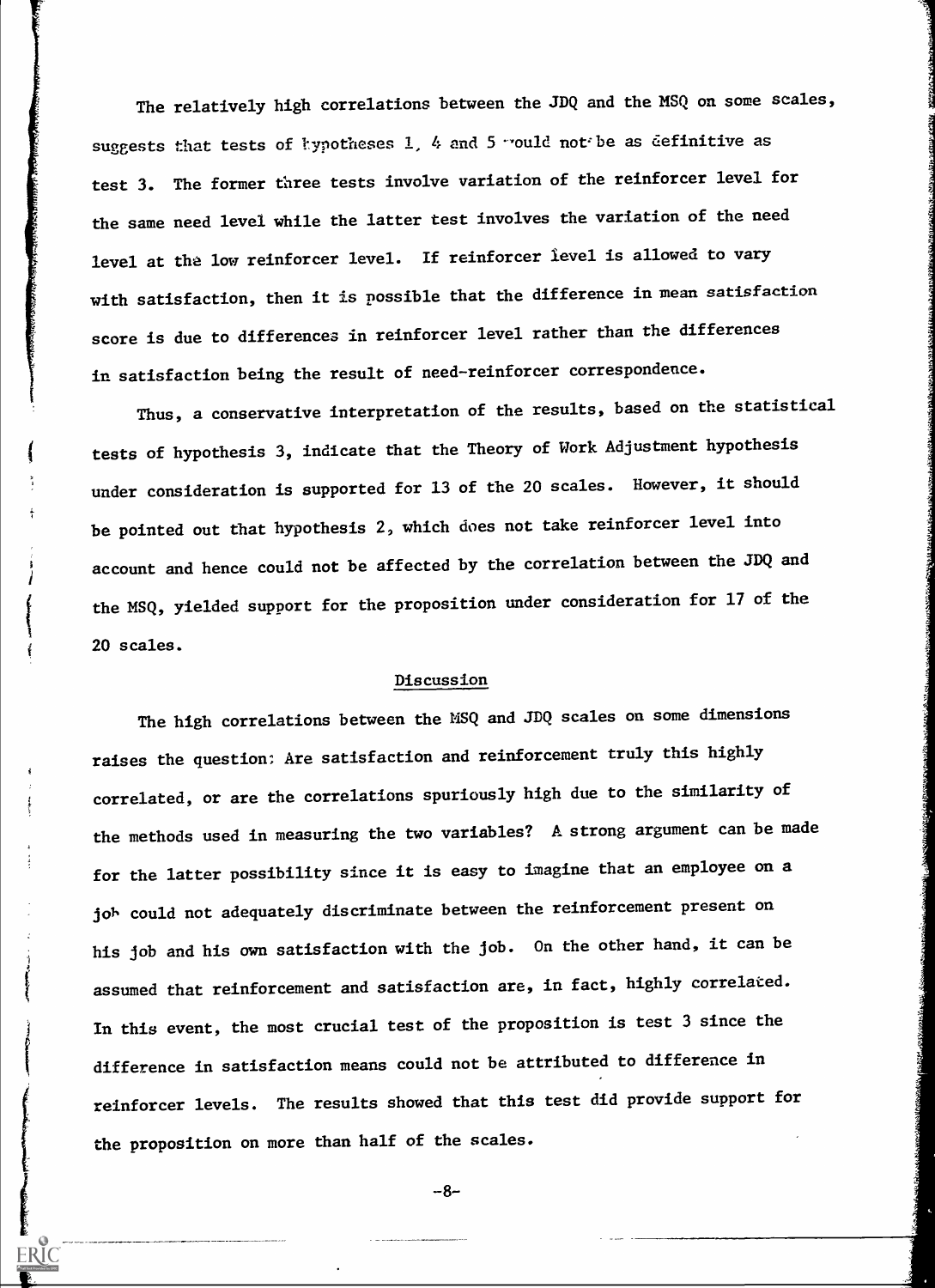The study by Weiss et al. (1964h)showed about the same amount of support for the proposition as this study. The primary difference between the two studies was in the method of measuring reinforcement.

In the context of the Theory of Work Adjustment, the problem of reinforcer measurement can be more clearly defined. One purpose of the theory is to shed light on discovering methods of measuring job reinforcement (which is assumed to be relatively constant for certain job classifications), worker satisfaction, and worker needs such that this information can be applied in a vocational counseling situation. Here the counselee would be administered a need questionnaire, and from his responses and previously obtained job reinforcer measurements the counselor would determine the occupations which would probably provide maximal satisfaction for the individual. Thus the most valid measurement of reinforcement is that which provides, in conjunction with the measured needs, the best prediction of worker satisfaction for individuals not yet on the job. The main point here is that within this context nothing is implied about the relationship of job reinforcement and worker satisfaction. It is not necessary for the two variables to be highly independent. Therefore, the fact that responses to the reinforcer and satisfaction questionnaires used in this study are highly correlated on some scales does not in itself invalidate either of the questionnaires.

The best answer to reinforcer measurement may lie in still another method. In regards to the general problem of job reinforcer measurement, it should be noted that an important consideration lies in the relative magnitudes of the within job classification reinforcer variance and the between job classification reinforcer variance. Presumably, it would be desirable to minimize the former and maximize the later. In order to evaluate a method of reinforcer measurethese terms, it would be necessary to measure both

 $-9-$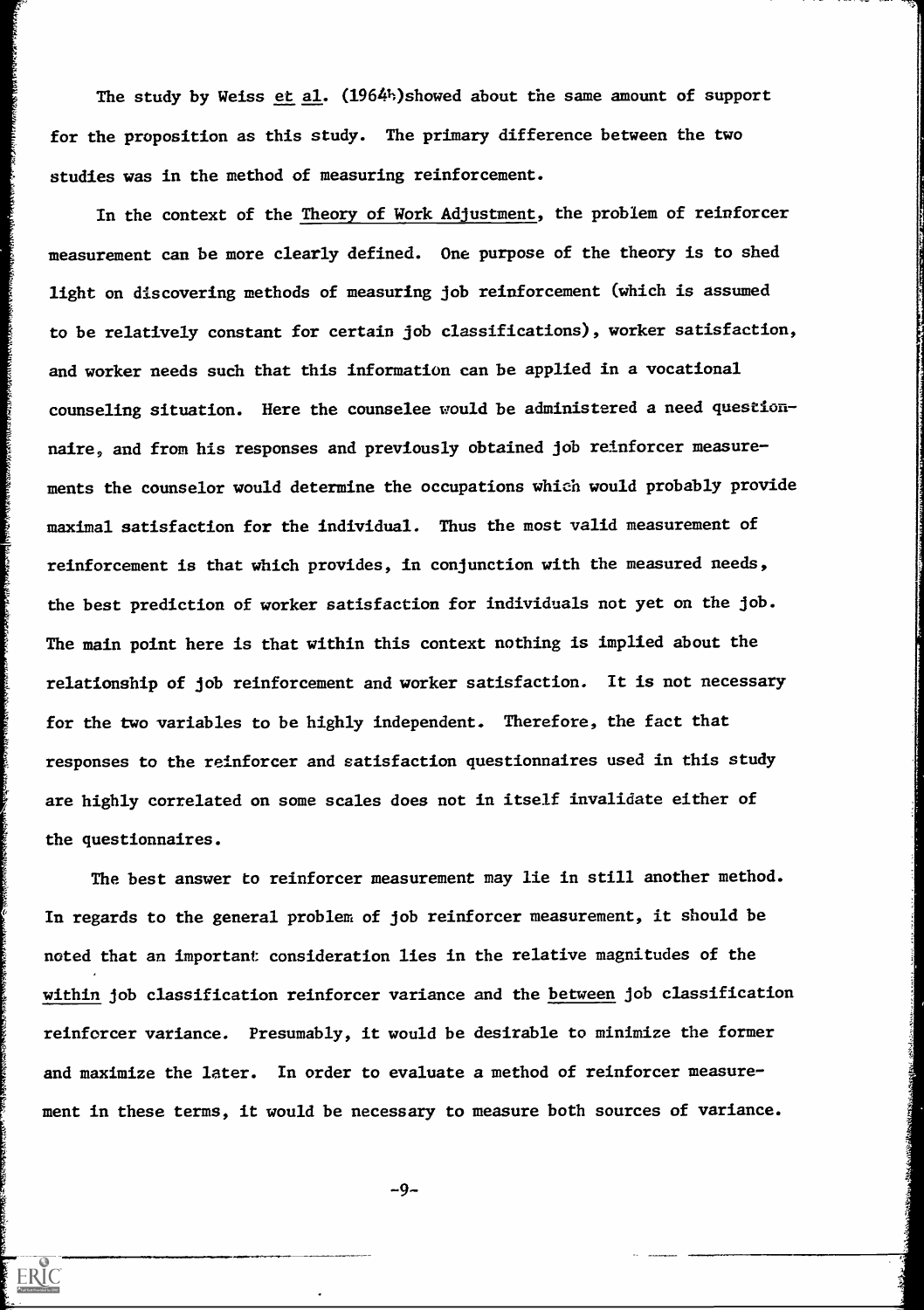The worker questionnaire method (as applied in the JDQ) would lend itself well to this demand while the usual method of ranking jobs by experts would require modification so as to include some means of obtaining within job reinforcer variance.

#### Conclusions

This study-lends further support to the Theory of Work Adjustment which states that job satisfaction is a function of the correspondence between employee needs and the reinforcement present in the work environment. The results support the previous study by Weiss, et  $\underline{\text{al}}$ . (1964b), in finding mean satisfaction scores lower for a "high need" group in a "high reinforcement" job environment, than for a "low need" group in a similar environment. The results also support the validity of measuring reinforcer level by estimations derived from employee ratings using the Job Description Questionnaire. Furthermore, additional support was obtained for the Minnesota Importance Questionnaire as a measure of vocational needs, and the Minnesota Satisfaction Questionnaire as a measure of job  $\sim$ tisfaction.

 $-10-$ 

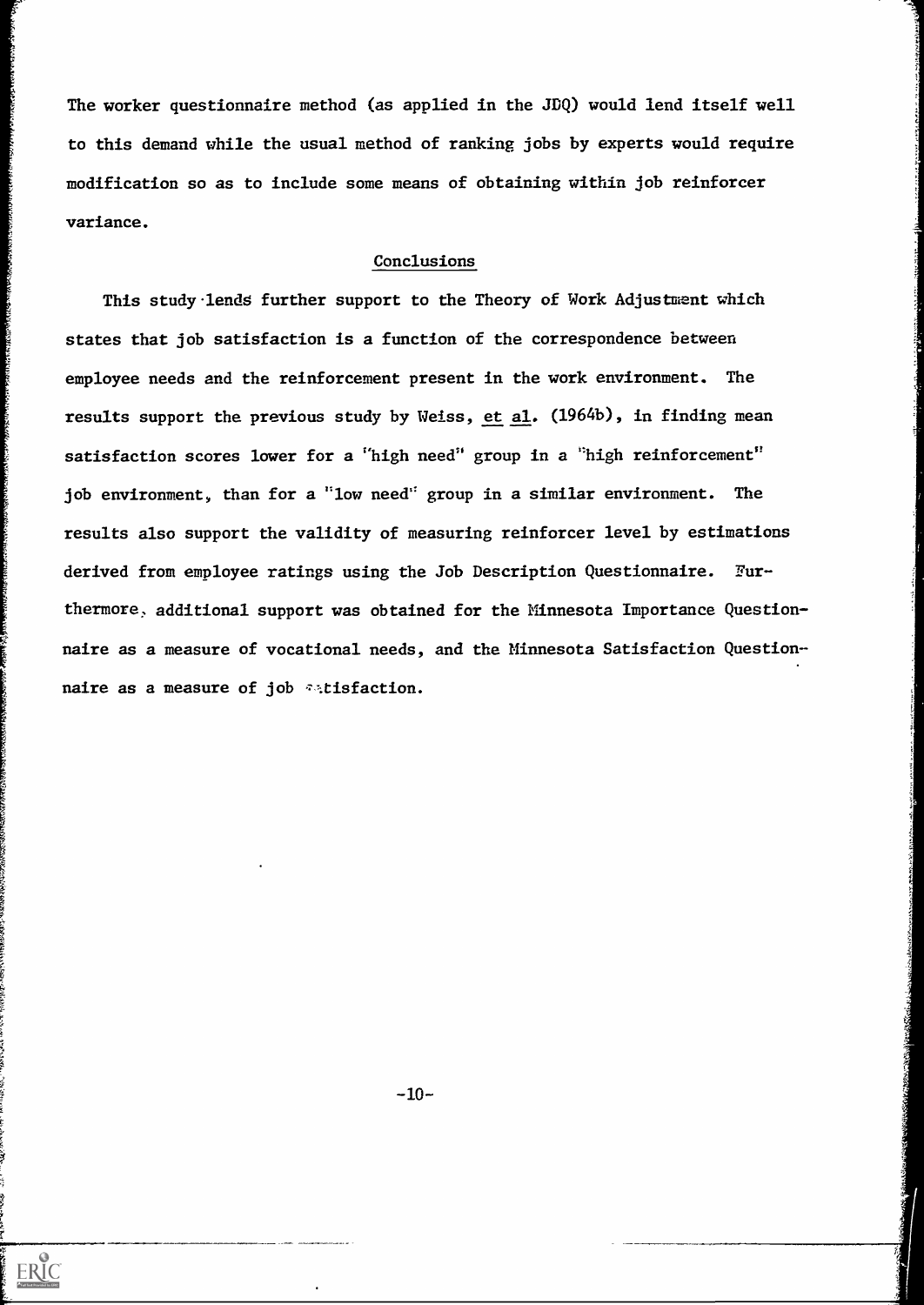Cross-correlations of the scales on the MIQ, MSQ and JDQ

# for eadh of the twenty dimensions.

| <b>Scale</b>              | MIQ/JDQ       | MIQ/MSQ         | MSQ/JDQ   |
|---------------------------|---------------|-----------------|-----------|
| 1. Ability utilization    | $-02$         | 00 <sub>1</sub> | 75        |
| 2. Achievement            | 05            | 03              | 63        |
| 3. Activity               | 22            | 17              | 59        |
| 4. Advancement            | $_{\circ}$ 05 | $-14$           | 74        |
| 5. Authority              | 40            | $-06$           | 20        |
| 6. Company policies       | 02            | $-09$           | 66        |
| 7. Compensation           | $-28$         | $-28$           | 80        |
| 8. Co-workers             | $-22$         | 31              | 67        |
| 9. Creativity             | $-16$         | 00              | <b>67</b> |
| 10. Independence          | 20            | 00              | 20        |
| 11. Moral values          | 31            | 23              | 19        |
| 12. Recognition           | 00            | $-06$           | 74        |
| 13. Responsibility        | 18            | $-02$           | 54        |
| 14. Security              | $-03$         | 04              | 59        |
| 15. Social service        | 24            | 18              | 44        |
| 16. Social status         | 19            | $-06$           | 31        |
| 17. Supervision-hum.-rel. | 04            | 09              | 77        |
| 18. Supervision-technical | 09            | 24              | 73        |
| 19. Variety               | $-06$         | $-14$           | 71        |
| 20. Working conditions    | $-03$         | $-01$           | 53        |
|                           |               |                 |           |

Note: decimal points are omitted.

 $\langle \bullet \rangle$ 

 $-11-$ 

 $\hat{\mathcal{A}}$ 

 $\mathcal{L}^{\text{max}}_{\text{max}}$ 

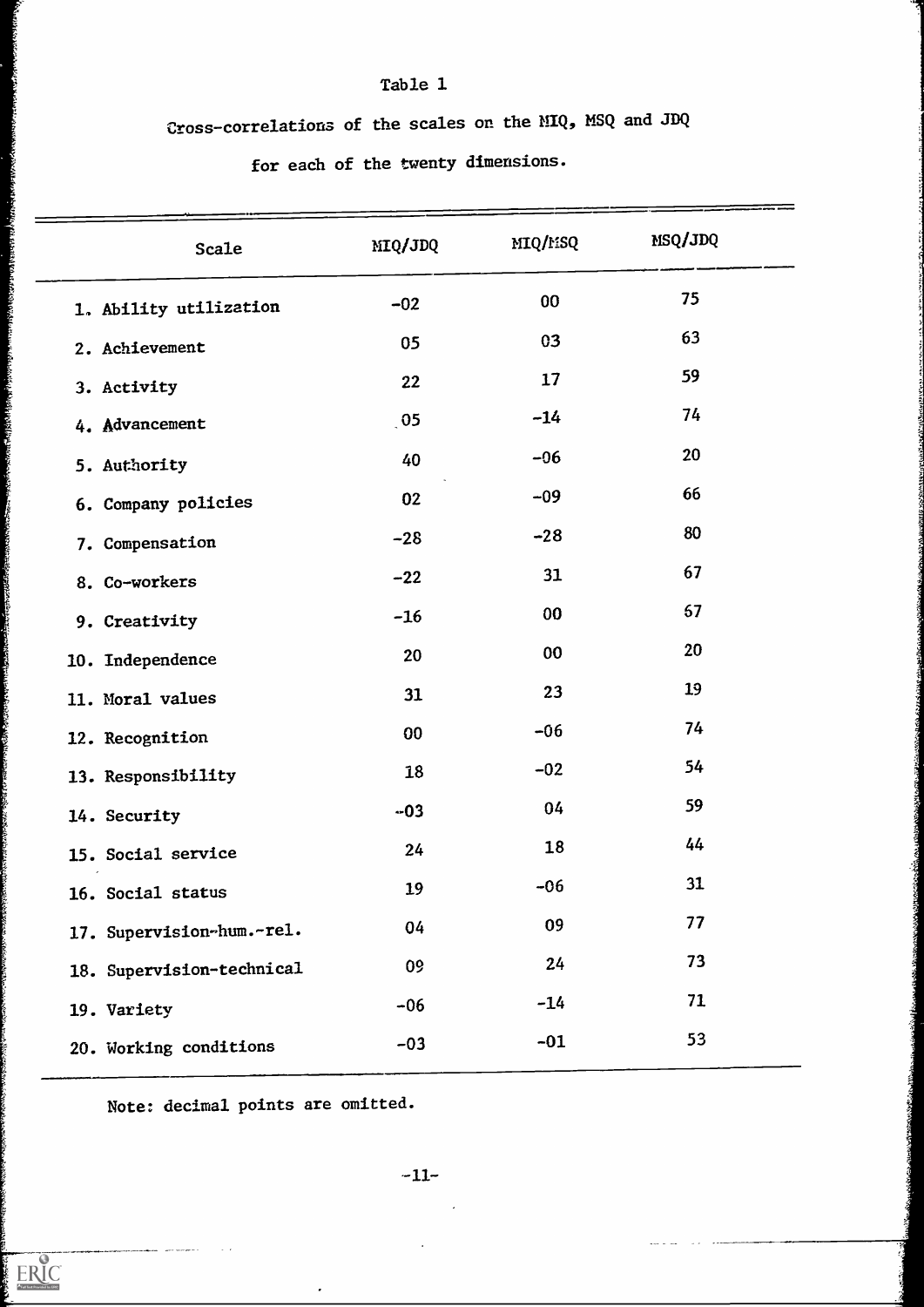Hoyt reliability coefficients for the MIQ, JDQ, and NSQ,

22234854

 $ERIC$ 

on each of the twenty scales

| Scale                     | MIQ | <b>JDQ</b> | <b>MSQ</b> |  |
|---------------------------|-----|------------|------------|--|
| 1. Ability utilization    | 83  | 91         | 96         |  |
| 2. Achievement            | 75  | 83         | 86         |  |
| 3. Activity               | 90  | 76         | 91         |  |
| 4. Advancement            | 91  | 95         | 95         |  |
| 5. Authority              | 91  | 93         | 85         |  |
| 6. Company policies       | 85  | 86         | 81         |  |
| 7. Compensation           | 74  | 87         | 95         |  |
| 8. Co-workers             | 86  | 70         | 89         |  |
| 9. Creativity             | 73  | 91         | 91         |  |
| 10. Independence          | 88  | 69         | 82         |  |
| 11. Moral values          | 74  | 57         | 86         |  |
| 12. Recognition           | 79  | 88         | 92         |  |
| 13. Responsibility        | 75  | 80         | 89         |  |
| 14. Security              | 89  | 73         | 83         |  |
| 15. Social service        | 90  | 85         | 88         |  |
| 16. Social status         | 79  | 81         | 87         |  |
| 17. Supervision-hum.-rel. | 73  | 89         | 89         |  |
|                           | 72  | 82         | 90         |  |
| 18. Supervision-technical | 66  | 89         | 93         |  |
| 19. Variety               |     | 85         | 89         |  |
| 20. Working conditions    | 82  |            |            |  |

Note: decimal points are omitted.

 $\bullet$ 

-12-

 $\epsilon$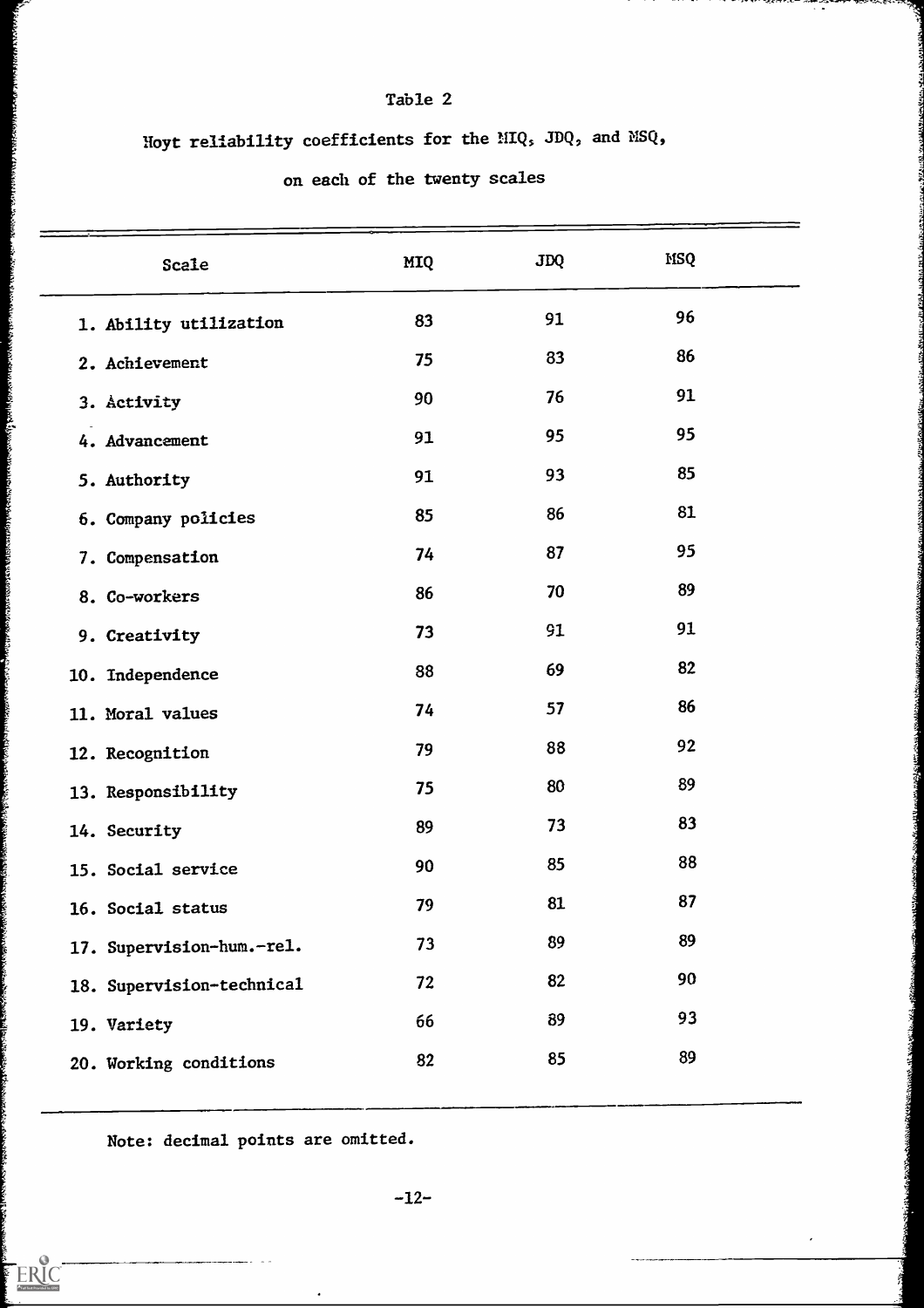# The alpha levels exceeded (if .05 or less)

for the tests of the five hypotheses <sup>1</sup>

|                               | Test 1<br>HiN-LoR             | Test 2<br>HiN vs. LoN                                                       | Test 3<br><b>HiN-LoR</b>                                                    | Test 4<br>LoN-LoR             | Test 5<br>LoR     |
|-------------------------------|-------------------------------|-----------------------------------------------------------------------------|-----------------------------------------------------------------------------|-------------------------------|-------------------|
| <b>Scales</b>                 | VS.<br><b>HiN-HiR</b>         |                                                                             | VS.<br>LoN-LoR                                                              | VS.<br>LoN-HiR                | VS.<br><b>HiR</b> |
| 1. Ability<br>utilization     | .001                          | .01                                                                         | .01                                                                         | .001                          | .001              |
| 2. Achievement                | .001                          | .001                                                                        | .05                                                                         | .001                          | .01               |
| 3. Activity                   | .001                          | .001                                                                        | .05                                                                         | .01                           | .001              |
| 4. Advancement                | .001                          | .05                                                                         | .01                                                                         | .001                          | .001              |
| 5. Authority                  | $\bullet$ $\bullet$ $\bullet$ | .01                                                                         | .05                                                                         | .05                           | .05               |
| 6. Company<br>policies        | .001                          | .001                                                                        | .001                                                                        | .001                          | .001              |
| 7. Compensation               | .001                          | .001                                                                        | .05                                                                         | .001                          | .001              |
| 8. Co-workers                 | .001                          | .05                                                                         | $\bullet\hspace{0.1cm} \bullet\hspace{0.1cm} \bullet\hspace{0.1cm} \bullet$ | .01                           | .001              |
| 9. Creativity                 | .001                          | .01                                                                         | .05                                                                         | .001                          | .001              |
| 10. Independence              | ,001                          | $\bullet\hspace{0.1cm} \bullet\hspace{0.1cm} \bullet\hspace{0.1cm} \bullet$ | .01                                                                         | $\bullet\bullet\bullet$       | .01               |
| 11. Moral values              | $\bullet$ $\bullet$ $\bullet$ | $\bullet\hspace{0.1cm} \bullet\hspace{0.1cm} \bullet\hspace{0.1cm} \bullet$ | $\bullet\quad\bullet\quad\bullet$                                           | $\bullet$ $\bullet$ $\bullet$ | .01               |
| 12. Recognition               | .001                          | .001                                                                        | .001                                                                        | .001                          | .001<br>×,        |
| 13. Responsibility            | .001                          | .05                                                                         | .05                                                                         | .01                           | .001              |
| 14. Security                  | .001                          | .001                                                                        | $\bullet\hspace{0.1cm} \bullet\hspace{0.1cm} \bullet\hspace{0.1cm} \bullet$ | .01                           | .001              |
| 15. Social service            | .001                          | .001                                                                        | $\bullet$ $\bullet$ $\bullet$                                               | .05                           | .001              |
| 16. Social status             | .001                          | .01                                                                         | $\bullet\ \bullet\ \bullet$                                                 | .05                           | .001              |
| 17. Supervision-<br>hum.-rel. | .001                          | .001                                                                        | .01                                                                         | .001                          | .001              |

-continued on next page-

 $\sim$   $\sim$ 

 $\bullet$ 

 $\cdot$ 

 $-R$ 

 $-13-$ 

 $\langle \bullet \rangle$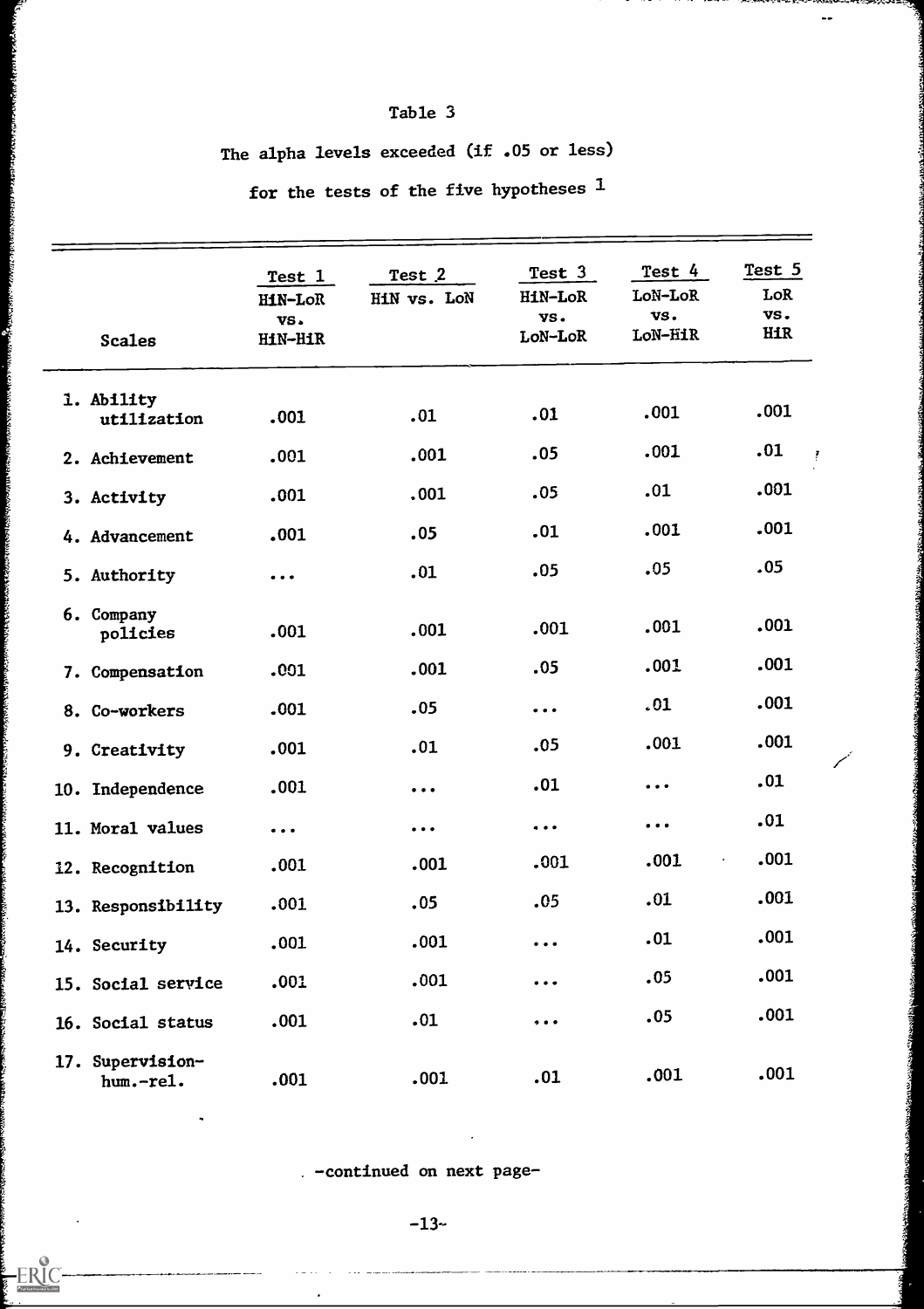| <b>Scales</b>                 | Test 1<br>HiN-LoR<br>VS.<br>HiN-HiR | Test 2<br>HiN vs. LoN   | Test 3<br>HiN-LoR<br>VS.<br>LoN-LoR                                         | Test 4<br>LoN-LoR<br>VS.<br>LoN-HiR | Test 5<br>LoR<br>VS.<br><b>HiR</b> |  |
|-------------------------------|-------------------------------------|-------------------------|-----------------------------------------------------------------------------|-------------------------------------|------------------------------------|--|
| 18. Supervision-<br>technical | .001                                | .001                    | $\bullet\hspace{0.1cm} \bullet\hspace{0.1cm}\bullet\hspace{0.1cm} \bullet$  | .001                                | .001                               |  |
| 19. Variety                   | .001                                | .01                     | .001                                                                        | .001                                | .001                               |  |
| 20. Working<br>conditions     | .05                                 | $\bullet\bullet\bullet$ | $\bullet\hspace{0.1cm} \bullet\hspace{0.1cm} \bullet\hspace{0.1cm} \bullet$ | .001                                | .001                               |  |

# Table 3 continued

**CONTRACTOR** 

Austrizzber

ţ

na kung

ERIC

1 Test 2 was a variance ratio test; the other 4 tests were t-tests.

 $\boldsymbol{f}$ 

 $\bullet$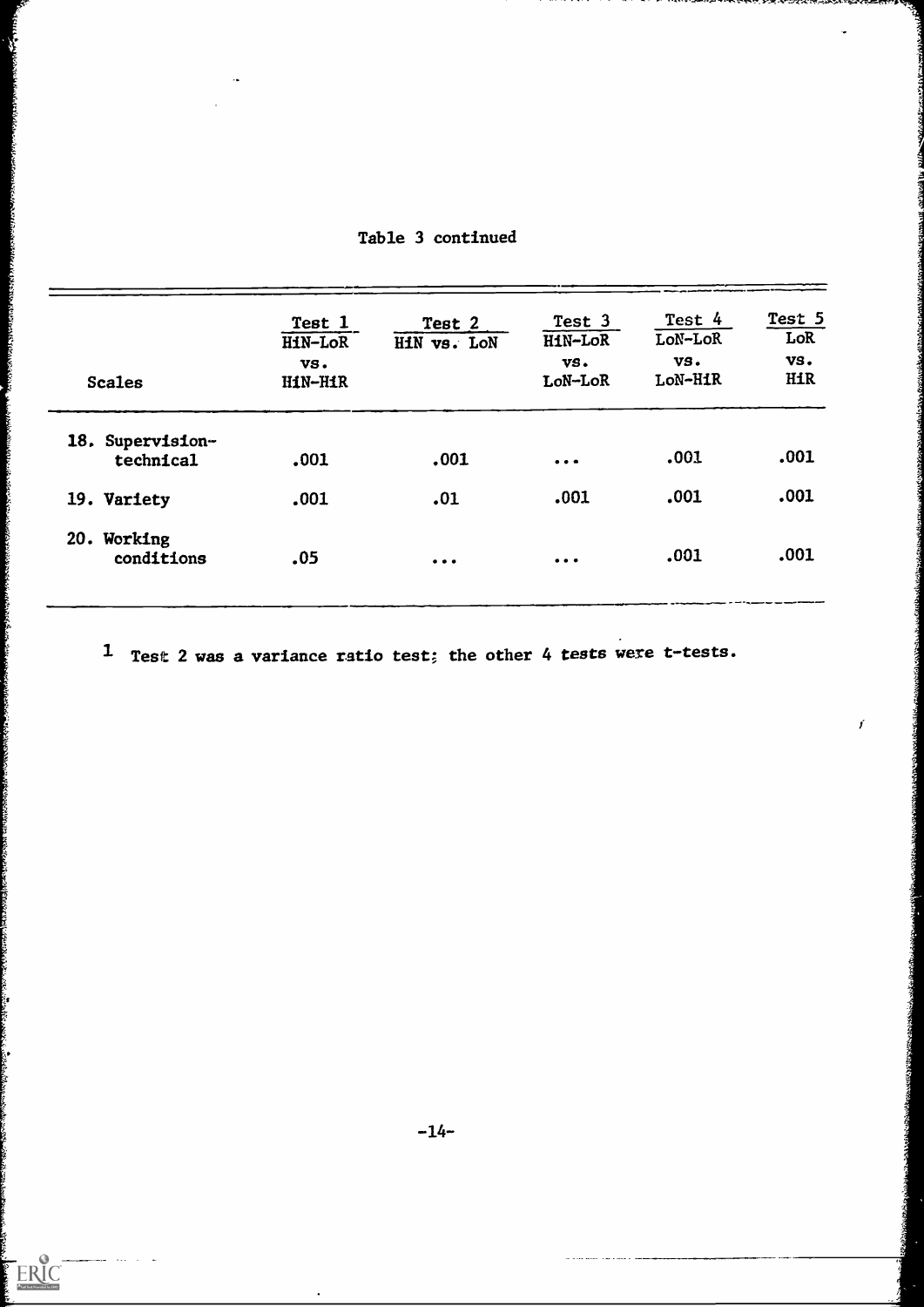Number of individuals, Mean and Variance of sation twenty scales, for need and/or rein

|                         |    |      |             |    |      |      |                  |         |      |           |                | Need-Reinforcer Combinat |           |                 |  |
|-------------------------|----|------|-------------|----|------|------|------------------|---------|------|-----------|----------------|--------------------------|-----------|-----------------|--|
|                         |    |      | Needs (MIQ) |    |      |      |                  |         |      |           |                |                          |           |                 |  |
|                         |    | HIN  |             |    | LoN  |      |                  | HiN-LoR |      |           | <b>HiN-HiR</b> |                          |           | LoN-L           |  |
| Scale                   | N  | Mean | Var         | N  | Mean | Var  | N                | Mean    | Var  | N         | Mean           | Var                      | N         | Mean            |  |
|                         |    |      |             |    |      |      |                  |         |      |           |                |                          |           |                 |  |
| $\mathbf{1}$            | 72 | 14.6 | 29.8        | 65 | 14.4 | 15.8 | 21               | 8,2     | 5,4  | 24        | 18.8           | 17.1                     | 22        | 11.0            |  |
| $\boldsymbol{2}$        | 58 | 15.4 | 19.1        | 62 | 15.1 | 6, 9 | 17               | 11.1    | 11.5 | 21        | 18.0           | 14,1                     | 23        | 13,1            |  |
| 3                       | 61 | 17.6 | 19.5        | 68 | 15.7 | 6.0  | 13               | 12.6    | 17.4 | 29        | 20,1           | 12.1                     | 26        | 15.9            |  |
| 4                       | 66 | 11.7 | 17.4        | 49 | 13.5 | 9.2  | 26               | 8.5     | 8.5  | 26        | 15.1           | 9,7                      | 18        | 11.1            |  |
| 5                       | 59 | 14.6 | 8,3         | 37 | 15.3 | 3.4  | $\boldsymbol{6}$ | 13.0    | 16.4 | 29        | 15.0           | 6, 2                     | 24        | 15.0            |  |
| 6                       | 57 | 14.2 | 12.0        | 57 | 14.9 | 4.0  | 21               | 11.3    | 4.1  | <b>16</b> | 16.7           | 11.3                     | 23        | 13.1            |  |
| $\overline{\mathbf{z}}$ | 76 | 11.9 | 19.1        | 47 | 14.4 | 4,7  | 33               | 8.8     | 9.4  | 20        | 16.7           | 9.8                      | 8         | 11,3            |  |
| 8                       | 74 | 17.8 | 13.3        | 58 | 15.7 | 8,4  | 21               | 15.3    | 12.7 | 30        | 20.0           | 7.6                      | 31.       | 14.1            |  |
| 9                       | 47 | 15.6 | 27.3        | 56 | 15.5 | 12.2 | 15               | 10.9    | 22.9 | <b>19</b> | 19.3           | 10.2                     | 24        | 13 <sub>1</sub> |  |
| 10                      | 58 | 15.5 | 9,6         | 50 | 15,7 | 7.3  | 13               | 12.9    | 8,1  | 25        | 16.6           | 6,4                      | 25        | $15 \cdot$      |  |
| 11                      | 68 | 19.1 | 13.7        | 52 | 17.1 | 9.2  | 17               | 18.0    | 13.4 | 44        | 19.6           | 14.3                     | 27        | 16.             |  |
| 12                      | 62 | 14.3 | 17.8        | 65 | 14.7 | 7.8  | 21               | 9.9     | 11.4 | 18        | 17.0           | 8,8                      | 23        | 13 <sub>6</sub> |  |
| 13                      | 59 | 15.2 | 17.9        | 66 | 15.0 | 10.7 | 14               | 11.4    | 17.7 | 24        | 17.2           | 8,7                      | 20        | 13.5            |  |
| 14                      | 50 | 15.2 | 10.9        | 57 | 14.8 | 4.0  | 23               | 13.3    | 7.0  | 13        | 17.2           | 8,3                      | 22        | 13.1            |  |
| 15                      | 66 | 15.8 | 15.2        | 41 | 15.1 | 1,7  | 19               | 13.2    | 12.4 | 25        | 18.3           | 13.1                     | 21        | 14.1            |  |
| 16                      | 52 | 14.5 | 6.5         | 69 | 15.1 | 3.2  | 14               | 12.8    | 7.9  | 21        | 15.6           | 5.0                      | 32        | 14 <sub>6</sub> |  |
| 17                      | 59 | 16.8 | 30.4        | 49 | 15.8 | 7.7  | 21               | 11.2    | 15.1 | 21        | 20.9           | 12.6                     | <b>19</b> | 13.3            |  |
| 18                      | 85 | 17.1 | 21.5        | 50 | 15.5 | 8.9  | 25               | 12.1    | 11.4 | 31        | 20.2           | 11.5                     | <b>16</b> | 13.3            |  |
| 19                      | 54 | 14.9 | 31.2        | 43 | 15.9 | 12.9 | 15               | 8.5     | 20.0 | <b>18</b> | 18.7           | 12.7                     | 15        | 13.3            |  |
| 20                      | 53 | 17.7 | 14.0        | 43 | 18.4 | 12.5 | 22               | 16.2    | 13.6 | 21        | 18.9           | 13.6                     | 12        | 15.1            |  |
|                         |    |      |             |    |      |      |                  |         |      |           |                |                          |           |                 |  |

 $-25 -$ 

 $\mathbb{R}$ 

 $\vdots$ 

 $\ddot{\cdot}$ 

 $\ddot{\phantom{a}}$ 

 $\frac{1}{2}$ 

 $\sum_{i}$ 

有多 人名普米 人名意

.

 $ER_{\text{loc}}^{\text{O}}$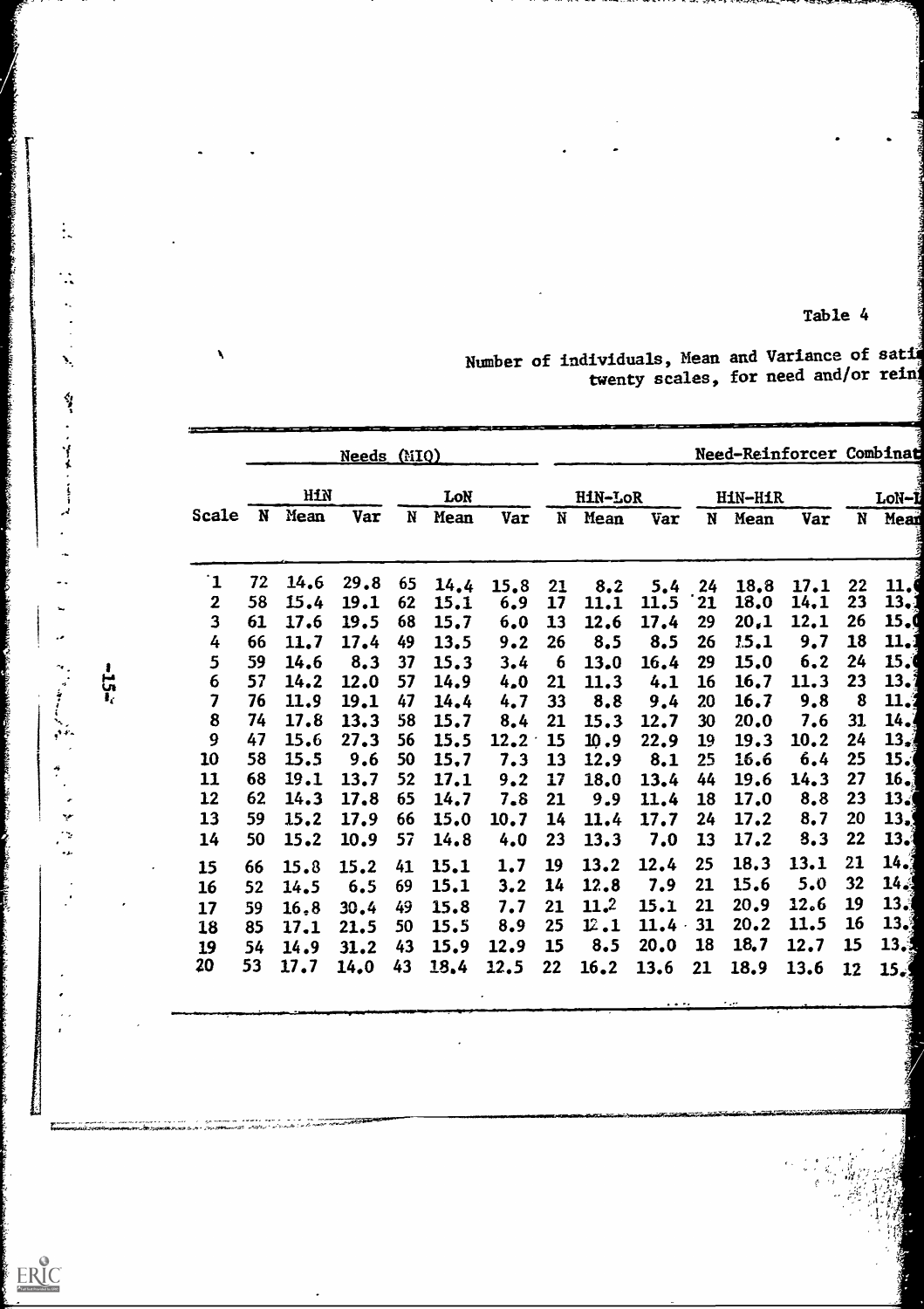ariance of satisfaction scores on each of the ed and/or reinforcer sub-groups.

| nforcer Combinations |                            |                                      |                                        |                                            |                                      |                                              |                            |                                     |                                 |                            |                                                          |                                                   |  |
|----------------------|----------------------------|--------------------------------------|----------------------------------------|--------------------------------------------|--------------------------------------|----------------------------------------------|----------------------------|-------------------------------------|---------------------------------|----------------------------|----------------------------------------------------------|---------------------------------------------------|--|
|                      | LoN-LoR                    |                                      |                                        | LoR                                        |                                      |                                              | <b>HiR</b>                 |                                     |                                 |                            |                                                          |                                                   |  |
| N                    | Mean                       | Var                                  | N                                      | Mean                                       | Var                                  | N                                            | Mean                       | Var                                 | N                               | Mean                       | <b>Var</b>                                               |                                                   |  |
| 22                   | 11.0                       | 10.5                                 | 24                                     | 16.7                                       | 6.9                                  | 59                                           | 9.8                        | 9,4                                 | 60                              | 17.6                       | 12.8                                                     |                                                   |  |
|                      |                            |                                      |                                        |                                            |                                      |                                              |                            |                                     |                                 |                            |                                                          |                                                   |  |
|                      |                            |                                      |                                        |                                            |                                      |                                              |                            |                                     |                                 |                            |                                                          |                                                   |  |
|                      |                            |                                      |                                        |                                            |                                      |                                              |                            |                                     |                                 |                            |                                                          |                                                   |  |
|                      |                            |                                      |                                        |                                            |                                      |                                              |                            |                                     |                                 |                            |                                                          |                                                   |  |
| 8                    | 11.2                       | 5.6                                  | 21                                     | 15.3                                       | $\cdot$ 6                            | 59                                           | 9.5                        | 7.5                                 | 56                              | 16.1                       | 6,4                                                      |                                                   |  |
| 31                   | 14.4                       | 3.9                                  | <b>10</b>                              | 17.4                                       | 14.3                                 | 75                                           | 14.7                       | 7.0                                 | 53                              | 18.9                       | 9.3                                                      |                                                   |  |
| 24                   | 13.4                       | 8,9                                  | 14                                     | 17.9                                       | 12.1                                 | 64                                           | 12.4                       | 15.1                                | 59                              | 18,8                       | 9.7                                                      |                                                   |  |
| 25                   | 15.6                       | 5.3                                  | <b>10</b>                              | 16.3                                       | 20.5                                 | 64                                           | 14.8                       | 6.4                                 | 58                              | 16.1                       | 8,8                                                      |                                                   |  |
| 27                   | 16.7                       | 10.5                                 | 11                                     | 17.9                                       | 9.1                                  | 60                                           | 17.4                       | 12.0                                | 82                              | 19.0                       | 13.3                                                     |                                                   |  |
| 23                   | 13.0                       | 5.2                                  | <b>15</b>                              | 17.2                                       | 12.0                                 | 62                                           | 11.3                       | 9.5                                 | 45                              | 16.8                       | 8,3                                                      |                                                   |  |
| 20                   | 13.9                       | 8.9                                  | <b>13</b>                              | 16.6                                       | 9.3                                  | 61                                           | 13.2                       | 10.4                                | 58                              | 17.1                       | 10.4                                                     |                                                   |  |
| 22                   | 13.8                       | 3,8                                  | <b>14</b>                              | 15.9                                       | 4.9                                  | 73                                           | 13.6                       | 5.9                                 | 55                              | 16.7                       | 5.6                                                      |                                                   |  |
| 21                   | 14.7                       | 2.0                                  | 7                                      | 16.0                                       | 2.3                                  | 64                                           | 14.2                       | 5,9                                 | 54                              | 16.9                       | 8.7                                                      |                                                   |  |
| 32                   | 14.5                       | 2,8                                  | <b>16</b>                              | 15.7                                       | 6, 2                                 | 62                                           | 13.8                       | 7.5                                 | 59                              | 15.4                       | 4.6                                                      |                                                   |  |
| 19                   | 13.8                       | 3.5                                  | 14                                     | 17.9                                       | 10.0                                 | 66                                           | 12.9                       | 10.3                                | 55                              | 19.1                       |                                                          |                                                   |  |
| <b>16</b>            | 13.3                       | 9.3                                  | 14                                     | 17.4                                       | 7.6                                  | 59                                           | 12.6                       | 10.7                                | 55                              | 19.1                       |                                                          |                                                   |  |
| 15                   | 13.5                       | 8,3                                  | 12                                     | 18.3                                       | 15.5                                 | 59                                           | 11.8                       | 16.6                                | 56                              | 18.1                       | 10.9                                                     |                                                   |  |
| 12                   | 15.9                       | 3.5                                  | 21                                     | 20.0                                       | 12.6                                 | 70                                           | 15.8                       | 8.9                                 | 73                              | 19.3                       | 11.3                                                     |                                                   |  |
|                      | 23<br>26<br>18<br>24<br>23 | 13,1<br>15.0<br>11.1<br>15.0<br>13.7 | 3.5<br>2.4<br>11.6<br>$\cdot$ 7<br>3.2 | <b>15</b><br>15<br>20<br>6<br>$\mathbf{u}$ | 16.3<br>17.4<br>14.7<br>17.0<br>16,3 | LoN-HiR<br>3,1<br>13.0<br>1.0<br>15.6<br>3.0 | 57<br>53<br>70<br>63<br>61 | 12.3<br>13.9<br>9.7<br>14.3<br>12.3 | 8.1<br>9.2<br>9,4<br>5.5<br>5.6 | 51<br>57<br>73<br>58<br>44 | Reinforcer (JDQ)<br>17.0<br>18.4<br>15.4<br>15.3<br>16.5 | 9.2<br>13.2<br>7.1<br>6,0<br>10.0<br>12.2<br>11.1 |  |

 $\bullet$ 

プネ